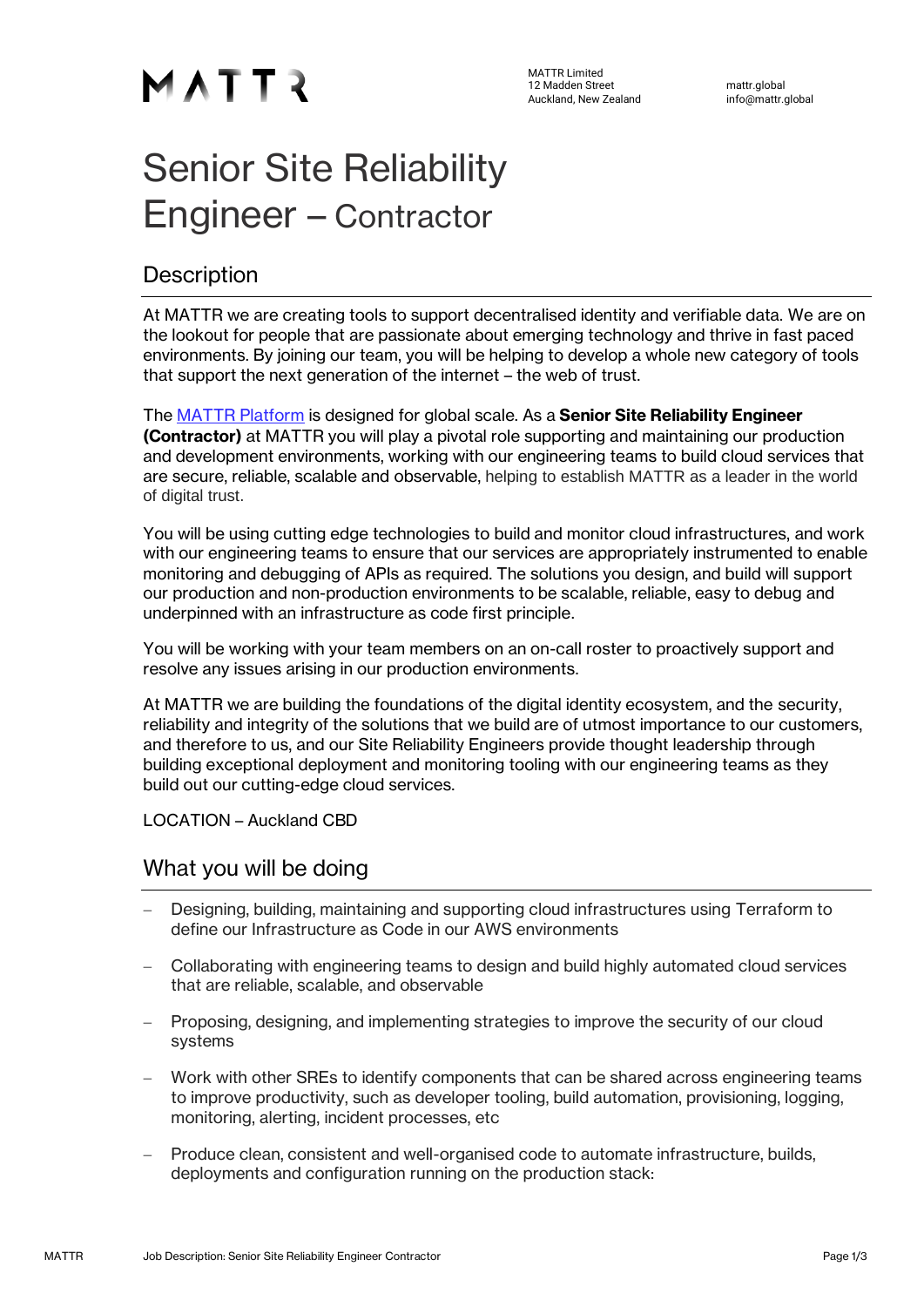- o AWS
- o Redis and SQL, cloud storage
- o Elastic Search and Prometheus
- o Kubernetes
- o NodeJS
- o Terraform, Vault and Consul
- Lead the way in how we design, manage and improve our infrastructure
- Install and configure services in our environments using SRE principles
- − Work in a "you build it you run it" environment where engineering teams build, deploy, monitor and support their components that they own
- Consult engineering teams in a true SRE way
- Define and implement ways that we measure service operations and support engineering teams to implement monitoring where relevant.
- − Working with the wider MATTR engineering team, you will be constantly improving our engineering processes, tools and standards

#### What are the skills and requirements needed?

You will

- − Have 5+ years of experience deploying, configuring, monitoring and supporting distributed production and non-production systems in cloud environments in AWS and have a strong understanding of security, reliability, scalability and platform management topics
- − Have an "automate everything" attitude
- − Having strong knowledge in in at least one (scripting) language
- Have expertise in cloud network architecture design and implementation
- Have significant experience with managing applications running on Kubernetes clusters using Linux
- − Experience with Terraform, Vault, Prometheus, EKS and a wide range of cloud first tools
- Experienced working in teams that have production infrastructure defined in code using automation, continuous integration, continuous delivery to manage your environments
- − Experience with GitHub actions, helm & Flux
- − Identifying manual tasks and designing automated tooling solutions to expedite their execution
- − Have excellent communications and written skills, and must be able to talk about technology intelligently and passionately to all levels of an organisation including developers, architects and senior management (technical and non-technical)
- Enjoy working in open source / developer communities
- Have strong organisational skills, and enjoy a dynamic and agile working environment